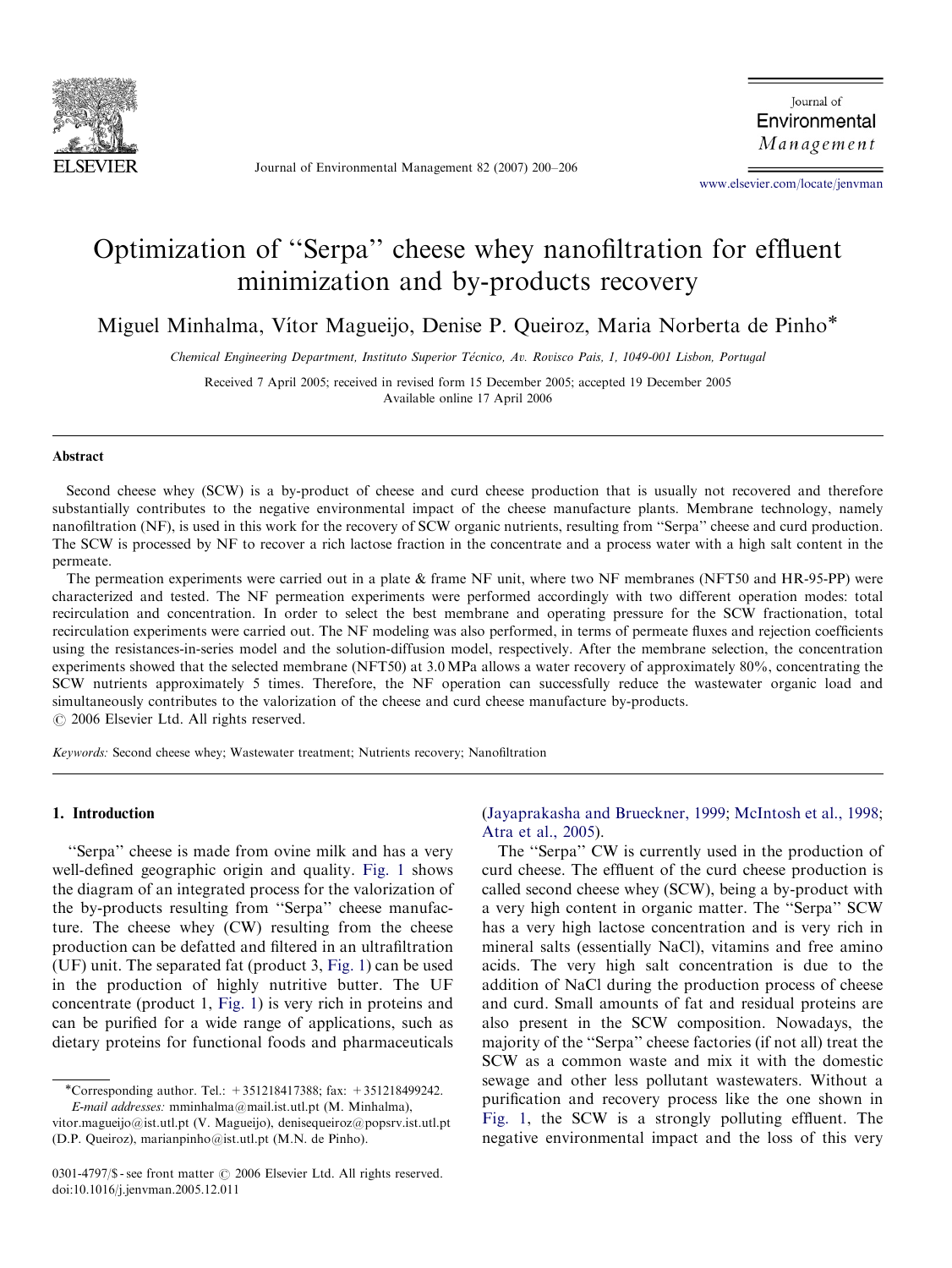<span id="page-1-0"></span>

Fig. 1. Process for nutrients recovery and valorization of ''Serpa'' cheese by-products.

valuable product are the reasons for the implementation of a recovery and valorization process.

With the increasing evolution and utilization of membrane technologies in the dairy industry since the late 1960s, nanofiltration (NF) is a possible economic option in the treatment of the SCW. The dashed line in Fig. 1 delimits the NF unit operation (part of the overall valorization process), on which this work is focused. NF membranes have low rejections (high permeability) of monovalent salts (NaCl, KCl) and have high rejections of the organic compounds and some bivalent salts dissolved in the SCW. The NF operation processes a combined feed of SCW and a CW UF permeate, since both streams have similar qualitative compositions. The NF processing of these streams has two major advantages. First, the production of a clean effluent and the reduction of wastewaters due to the possible reuse of some water in the process (ex: ''cleaning in place'', CIP). And secondly, the production of a lactose concentrate (product 2, Fig. 1) with potential application in pharmaceuticals, sugarcellulose fibres [\(Fernandez et al., 2002\)](#page-6-0) and food industry ([Morr and Barrantes, 1998\)](#page-6-0).

Typically, in industrial processes the CW or SCW demineralization is achieved in two steps. First the whey is concentrated by evaporation (EV) then the concentrated whey is demineralized using electrodialysis (ED) and/or ion-exchange [\(Sittig, 1975;](#page-6-0) [van der Horst et al., 1995\)](#page-6-0). With this kind of equipment, 50–95% of the dissolved ionized salts can be removed resulting in a substantial whey valorization [\(Sittig, 1975\)](#page-6-0). NF is a good alternative to the combined process  $EV + ED$ . In fact, the NF operation has the advantage of simultaneously concentrating and demineralizing the whey, leading to a reduction of the total costs (equipment, energy, etc.) and to a reduction of the wastewater disposal ([van der Horst et al., 1995;](#page-6-0) [Nguyen](#page-6-0) [et al., 2003;](#page-6-0) [Atra et al., 2005](#page-6-0); [Muni et al., 2005;](#page-6-0) [Vourch](#page-6-0) [et al., 2005\)](#page-6-0). Other studies related to the NF of CW and SCW have been made with model solutions [\(Alkhatim et](#page-6-0) [al., 1998](#page-6-0)) and real solutions [\(Vasiljevic and Jelen, 2000;](#page-6-0) [Hinrichs, 2001\)](#page-6-0). These studies try to select the best NF membranes and the best operating conditions for a successful and economic fractionation of the CW and/or SCW. The aims of the present work are: (1) the characterization of the SCW NF permeation performance in total recirculation and concentration mode; and (2) the assessment of the influence of the recovery rates (RRs) on productivity and quality of NF products.

# 2. Materials and methods

# 2.1. Second cheese whey sample

The SCW sample was collected at ''Ovelheira, Lda'', a Portuguese cheese and curd factory. In the sample characterization, a total organic carbon (TOC) analyser (Dohrmann DC-85A), a Crison 2002 micro pH meter and a Crison 525 conductimeter were used. The total nitrogen concentration was also obtained using a Büchi Kjeldahl unit (Distillation unit model 315 and Digestor model 425). [Table 1](#page-2-0) presents the information from the SCW characterization.

# 2.2. Membranes and NF unit

Two types of NF membranes (NFT50 and HR-95-PP) supplied by DSS, Denmark were tested. They were subjected to compaction through permeation of pure water  $\epsilon$ (<1  $\mu$ S/cm) at 3.6 MPa for 3 h. The membranes were characterized in terms of pure water permeability and in terms of apparent rejections of reference solutes. The apparent rejection coefficient,  $R(i)$ , is defined as  $R(i) = (C_{bi} - C_{pi})/C_{bi}$ , where  $C_{bi}$  and  $C_{pi}$  are the concentrations of solute  $i$  in the bulk concentrate and permeate, respectively. The information related to the characterization of the membranes is shown in [Table 2.](#page-2-0)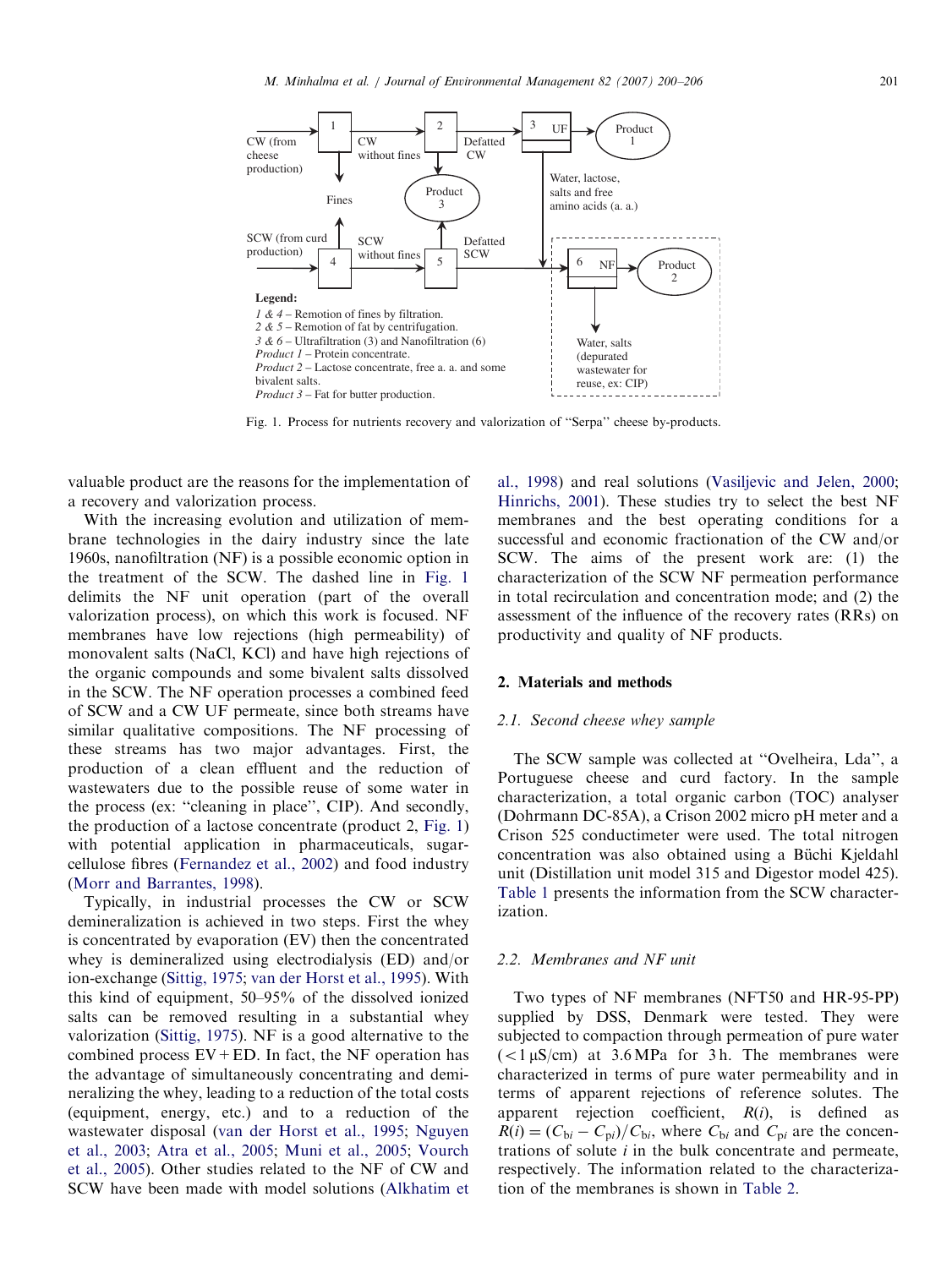<span id="page-2-0"></span>All the permeation experiments (membrane characterization and SCW processing) were carried out in a plate & frame NF unit (Lab Unit M20 from DSS, Denmark), with flat sheet membranes and total membrane surface area of  $0.072 \text{ m}^2$ . In all permeation experiments, a feed circulation flow rate of 9.21/min and a temperature of 25 °C were kept constant.

# 2.3. Permeation experiments (total recirculation and concentration modes)

The NF permeation tests were carried out in total recirculation mode (for membrane and pressure selection) and in concentration mode. In the total recirculation mode, both concentrate and permeate are recirculated to the feed tank, while in the concentration mode only the concentrate is recirculated to the feed tank, the permeate being collected in a different vessel. The total recirculation mode experiments were performed at three transmembrane pressures (1.5, 2.5 and 3.0 MPa). The concentration mode experiments were carried out only with the NFT50 membrane (selected membrane) at 3.0 MPa (selected pressure). Again note that in all cases, the feed circulation flow rate is  $9.21/\text{min}$  and the temperature is  $25^{\circ}\text{C}$ . For all the samples taken during the NF of the SCW (concentrate and permeate samples), both TOC and total nitrogen concentration, the pH and the specific conductivity were determined.

#### 2.4. Membrane cleaning

After the permeation experiments with the SCW, the membranes have to be cleaned in order to restore the initial

Table 1 Second cheese whey characterization

| Parameter                         | Value                |
|-----------------------------------|----------------------|
| pH                                | 6.2                  |
| Specific conductivity             | $23.3 \text{ mS/cm}$ |
| Total organic carbon (TOC)        | 31.2 g C/l           |
| Lactose                           | $50.6 \text{ g}/1$   |
| Total nitrogen by Kjeldahl method | 1.74 g N/l           |
| Proteins and free amino acids     | $8.3$ g/l            |

Table 2

Characteristics of HR-95-PP and NFT50 membranes

permeation water fluxes (after membrane compaction). The cleaning of the membranes is CIP-wise and is performed in accordance with the manufacturer instructions. Typically, cleaning the membranes with a solution of Ultrasil 11 is enough to restore the initial water fluxes. [Table 3](#page-3-0) presents more detailed data about the cleaning procedure.

# 3. Theory

Permeate fluxes and rejection coefficients were estimated using the resistances-in-series model and the solutiondiffusion model, respectively.

### 3.1. Resistances-in-series model

The resistances-in-series model considers that besides the intrinsic membrane resistance the adsorption of solutes into the membrane surface can add an additional resistance to the permeation; the permeate fluxes are described by

$$
J_{\rm p} = \frac{(\Delta P - \Delta \Pi)}{\mu (R_{\rm m} + R_{\rm a})},\tag{1}
$$

where  $R_{\rm m}$  is the intrinsic membrane resistance, given by  $1/L_p$  and  $R_a$  is the resistance due to the adsorption of solutes.

## 3.2. Solution-diffusion model

The solution-diffusion model allows that the solutes and solvent of a given mixture dissolve in the polymeric matrix of a membrane (active layer), and are then independently transported by diffusion through the membrane due to different chemical potential or concentration gradients, and are desorbed in the membrane–permeate interface.

The diffusive flux of a solute  $i$  through the membrane is given by the Fick's first law

$$
J_i = -D_{i\text{m}} \frac{\partial C_i'}{\partial x},\tag{2}
$$

where  $D_{im}$  is the solute i diffusivity,  $C_i$  is the solute concentration in the membrane and  $x$  is the distance to the active layer of the membrane.

The relation between the solute concentrations in the fluid phases adjacent to the membrane (feed and permeate side) and the solute concentrations in the membrane next

| Membrane                                                                        | <b>HR-95-PP</b>                      | NFT50                            |
|---------------------------------------------------------------------------------|--------------------------------------|----------------------------------|
| Material                                                                        | Thin film composite on polypropylene | Thin film composite on polyester |
| Pure water permeability, Lp (m)                                                 | $8.20 \times 10^{-15}$               | $1.82 \times 10^{-14}$           |
| Rejections (R) to reference solutes, % (pressure = 1.0 MPa; $T = 25^{\circ}$ C) |                                      |                                  |
| <b>NaCl</b>                                                                     | 97.3                                 | 69.0                             |
| Na <sub>2</sub> SO <sub>4</sub>                                                 | 99.1                                 | 99.0                             |
| Glucose                                                                         | 98.5                                 | 94.5                             |
| Sucrose                                                                         | 98.6                                 | 98.5                             |
|                                                                                 |                                      |                                  |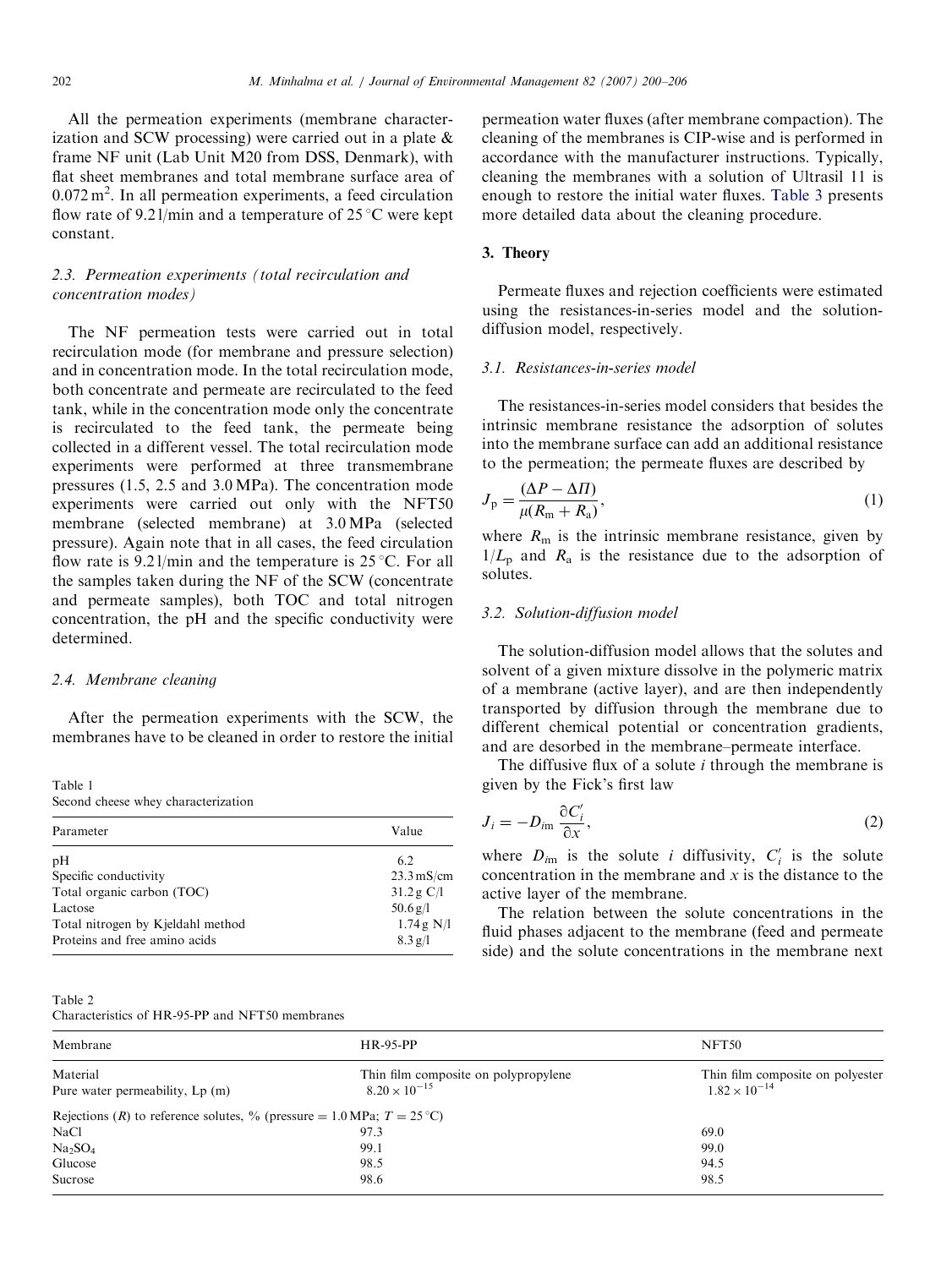<span id="page-3-0"></span>Table 3 Membrane cleaning data

| Step | Description                                                                                                                                    | pΗ                                            | Pressure (MPa)                            | $T$ (°C)                                   | Time (min)                                           |
|------|------------------------------------------------------------------------------------------------------------------------------------------------|-----------------------------------------------|-------------------------------------------|--------------------------------------------|------------------------------------------------------|
|      | Water flushing for complete removal of the SCW<br>Solution containing Ultrasil 11<br>Water flushing till complete pH normalization is achieved | $\hspace{0.05cm}$<br>$\overline{\phantom{m}}$ | Minimum allowed<br>0.5<br>Minimum allowed | Room temperature<br>40<br>Room temperature | $\hspace{0.1mm}-\hspace{0.1mm}$<br>$\hspace{0.05cm}$ |

to these interfaces, is defined as the partition coefficient, given by the expression

$$
\Phi = \frac{C_i'}{C_i}.\tag{3}
$$

The integration of Eq. (2) through the membrane, is carried out considering the following boundary conditions

$$
x = 0, \quad C'_{im} = \Phi C_{im}, \tag{4}
$$

$$
x = L, \quad C'_{ip} = \Phi C_{ip} \tag{5}
$$

and results in

$$
J_i = \frac{D_{im}\Phi}{L}(C_{im} - C_{ip}) = B(C_{im} - C_{ip}),
$$
\n(6)

where  $L$  is the membrane thickness and  $B$  is a characteristic constant of a given membrane/solution system, given by

$$
B = \frac{D_{im}\Phi}{L}.\tag{7}
$$

In steady state, the solute flux through the membrane is given by

$$
J_i = J_p C_{ip},\tag{8}
$$

where  $J_p$  is the permeate flux and  $C_{ip}$  is the solute concentration in the permeate.

The intrinsic rejection coefficient,  $R'(i)$ , is defined as

$$
R'(i) = \frac{C_{im} - C_{ip}}{C_{im}}.\tag{9}
$$

Combining Eqs. (6), (8) and (9), results

$$
R'(i) = \frac{J_{\rm p}}{J_{\rm p} + B}.
$$
\n(10)

# 4. Results and discussion

## 4.1. Experiments in total recirculation mode

The permeation results obtained in total recirculation mode for the two membranes tested, show that the permeate fluxes for both membranes decrease considerably when SCW is treated (Fig.  $2(a)$ ). These results are due to the high content in terms of salts of the SCW, leading to important osmotic pressure, and to adsorption phenomena.

A comparison of permeate fluxes between the two membranes shows that the NFT50 membrane is the one that presents higher productivities and that the fluxes vary



Fig. 2. Variation of the permeation fluxes (a) and salts rejections (b) with the applied pressure—total recirculation mode.

linearly with the increase of the transmembrane pressure. Regarding the salts rejection, Fig. 2(b) presents a rejection increase with increasing pressure for both membranes. NFT50 membrane has much lower salts rejection  $( $40\%$ )$ than the HR-95-PP membrane ( $>65\%$ ).

One can see in [Fig. 3\(a\) and \(b\)](#page-4-0) that both TOC and nitrogen rejections are high and similar for both membranes, the TOC rejection always higher than 98% and the nitrogen rejection always higher than 86%.

The results presented in Figs. 2 and 3 show that the NFT50 membrane has higher permeation fluxes and lower salts rejections than the HR-95-PP membrane, keeping high rejections of TOC and Nitrogen. Therefore, this membrane is more suitable for the fractionation of the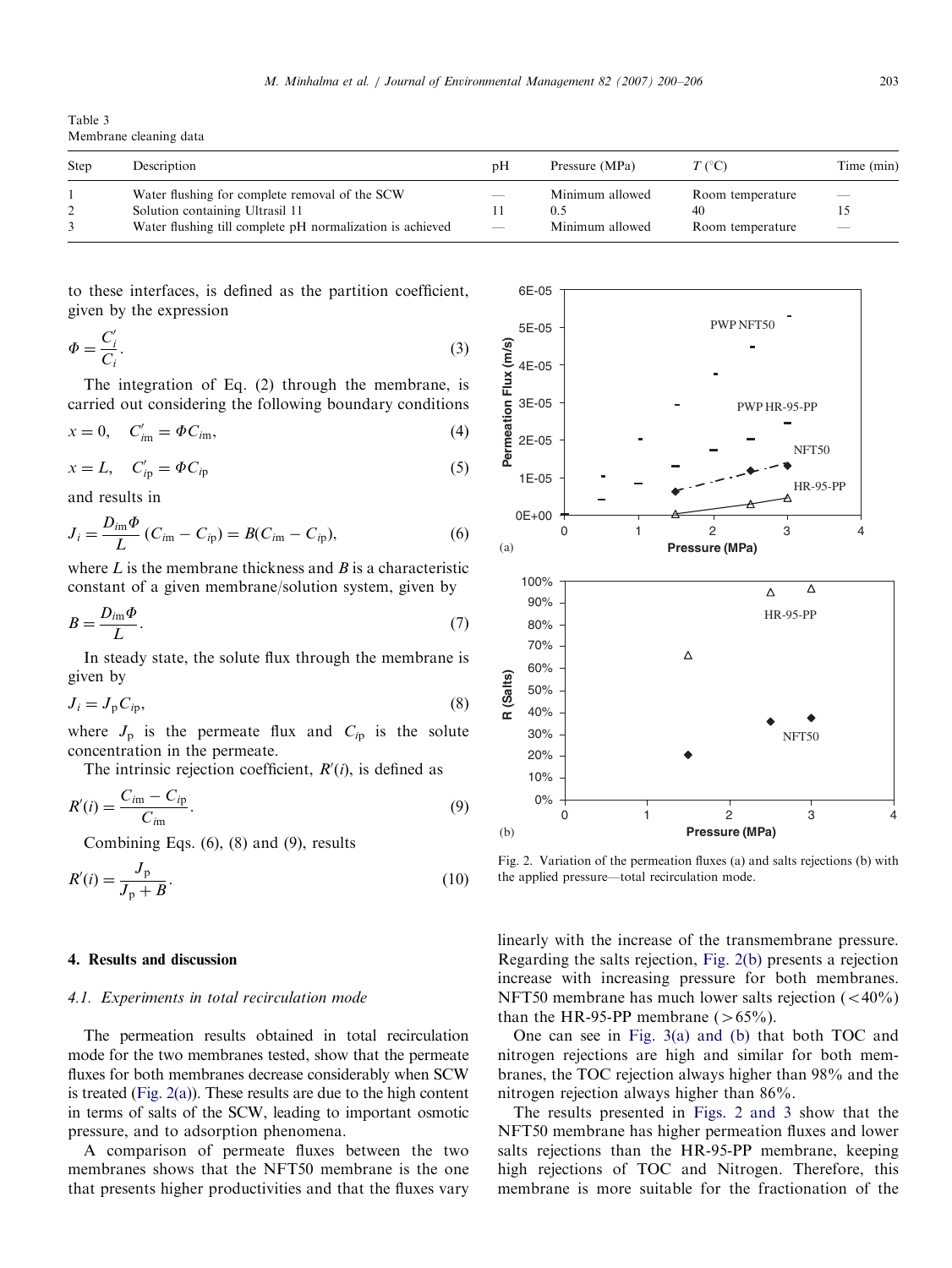<span id="page-4-0"></span>SCW, producing an organic matter concentrate and a permeate with very low concentrations in terms of TOC and nitrogen. For the NFT50 membrane, the optimal operating pressure is the higher pressure tested, i.e. 3.0 MPa, due to the fact that in the studied pressure range there is a linear dependence between the permeation flux and the pressure applied.

The NF modelling was carried out in terms of permeation fluxes and in terms of TOC rejection coefficients through the use of the resistances-in-series model and solution-diffusion model, respectively. For the permeate fluxes prediction Eq. (1) was used. The osmotic pressure  $(\Delta \Pi)$  was assessed by extrapolating the permeate flux line to the value zero. The adsorption resistance  $(R_a)$  was determined numerically. These results are shown in Table 4 and in [Fig. 2a.](#page-3-0) [Fig. 2a](#page-3-0) shows that the predicted permeate



Fig. 3. Variation of the TOC rejection (a) and total nitrogen rejection (b) with the applied pressure—total recirculation mode.

Table 4 NF modeling results

|          | $\Delta \Pi$ (MPa) | $R_{\rm m}$ (m <sup>-1</sup> ) | $R_{\rm a}$ (m <sup>-1</sup> ) | $R_{\rm a}/R_{\rm m}$ | B(m/s)                |
|----------|--------------------|--------------------------------|--------------------------------|-----------------------|-----------------------|
| HR-95-PP | 1.39               | $1.2 \times 10^{14}$           | $2.39 \times 10^{14}$          | 2.0                   | $1.82 \times 10^{-8}$ |
| NFT50    | 0.12               | $5.51 \times 10^{13}$          | $1.52 \times 10^{14}$          | 2.8                   | $6.56 \times 10^{-8}$ |

fluxes (lines) are in very good agreement with the ones obtained experimentally. It is also shown that the osmotic pressure phenomenon is more severe for the HR-95-PP membrane and that the ratio between the membrane resistance and adsorption resistance is higher for the



Fig. 4. Variation of the permeation fluxes (a) and salts rejections (b) with the water recovery rate—concentration mode. Membrane: NFT50, pressure: 3.0MPa.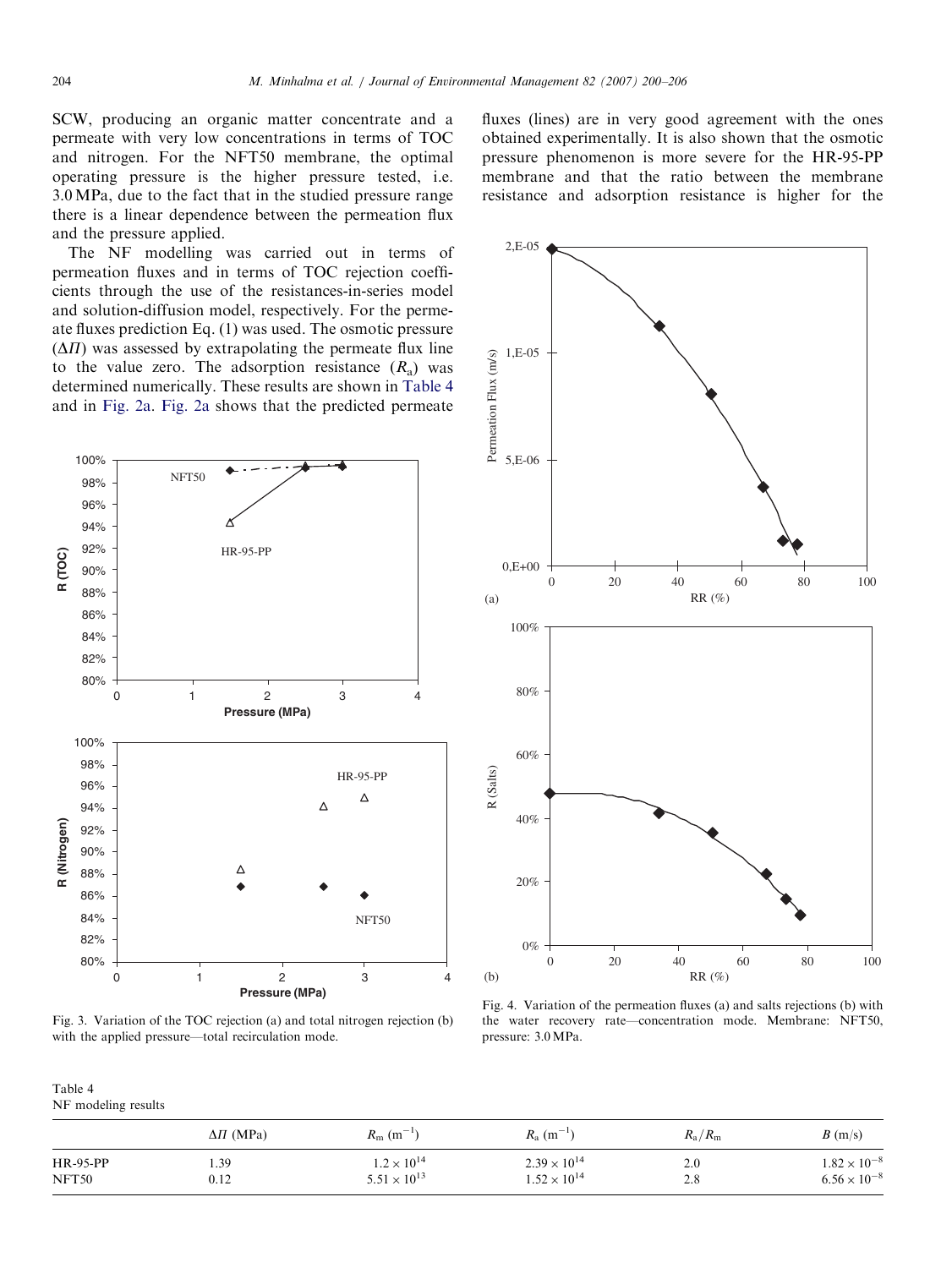NFT50, this result is expected as membranes with higher permeabilities usually have higher fouling/adsorption

problems. The rejection coefficients prediction was carried out



Fig. 5. Variation of the TOC rejection (a) and total nitrogen rejection (b) with the water recovery rate—concentration mode. Membrane: NFT50, pressure: 3.0 MPa.

leading to the determination of the B parameter. The results are presented in [Table 4.](#page-4-0) Having in mind the concentration polarization minimization the permeation experiments were carried out at the highest feed flow rate, allowed by our permeation equipment, and at a transmembrane pressure of 3.0 MPa, where the permeate flux linearity with pressure is still observed, and therefore it is assumed that the apparent rejection coefficients  $(R)$  are equal to the intrinsic rejection coefficients  $(R')$ . [Table 4](#page-4-0) shows that the B parameter found for membrane NFT50 is higher than the one determined for the HR-95-PP, and this shows, as expected, that the organic matter permeation is higher for the NFT50 membrane.

#### 4.2. Experiments in concentration mode

Using the selected membrane (NFT50) at the selected operating pressure (3.0 MPa), the experiments in concentration mode were performed. [Fig. 4](#page-4-0) presents the permeation fluxes (a) and salts rejections (b) for the fractionation and concentration of the SCW. The RR is defined as RR  $(\% )$  = (total permeate volume/initial feed volume)  $\times 100$ .

[Fig. 4\(a\)](#page-4-0) shows a steep flux decline with increasing RR. At the beginning of the concentration experiment the permeate flux was  $1.49 \times 10^{-5}$  m/s and decreased till a value of  $1.03 \times 10^{-6}$  m/s when an RR of 77% was reached. [Fig. 4\(b\)](#page-4-0) shows that with the RR increase there is a strong decrease in the salts rejection. The salts rejection decreases from 50% (at the beginning of the experiment) to  $10\%$  at an RR of 77%. Fig. 5(a) and (b) shows that the TOC and nitrogen rejections remain practically constant with the RR variation and are around 98% and 92%, respectively.

Analysing the combined results, one can say that for higher RRs, the SCW fractionation (separation of the organic matter from salts) is improved, but the process productivity (permeation flux) has a sharp decline.

Table 5 presents the variation of the organic and nitrogen content in the concentrate with the RR. The total organic matter, mainly lactose, is concentrated about 5 times, thus obtaining a lactose concentrate depleted of salts.

## 5. Conclusions

In this work, two NF membranes were tested envisaging the secondary CW fractionation in two different streams, allowing the valorization of the separated products a lactose concentrate and a permeate water that can be used upstream in the process or in CIP.

Table 5

Concentration of total organic carbon (TOC) and total nitrogen in the NF concentrate during the nanofiltration of the SCW—concentration mode

| RR(%)                                     | Initial: 0.0  | 34.0          | 50.5          | 67.2          | 73.5          | Final: 77.8           |
|-------------------------------------------|---------------|---------------|---------------|---------------|---------------|-----------------------|
| TOC $(g C/I)$<br>Total nitrogen $(g N/l)$ | 29.06<br>1.46 | 46.21<br>2.16 | 63.24<br>2.86 | 96.67<br>4.14 | 122.8<br>5.38 | 140.1<br>773<br>ر ، ، |